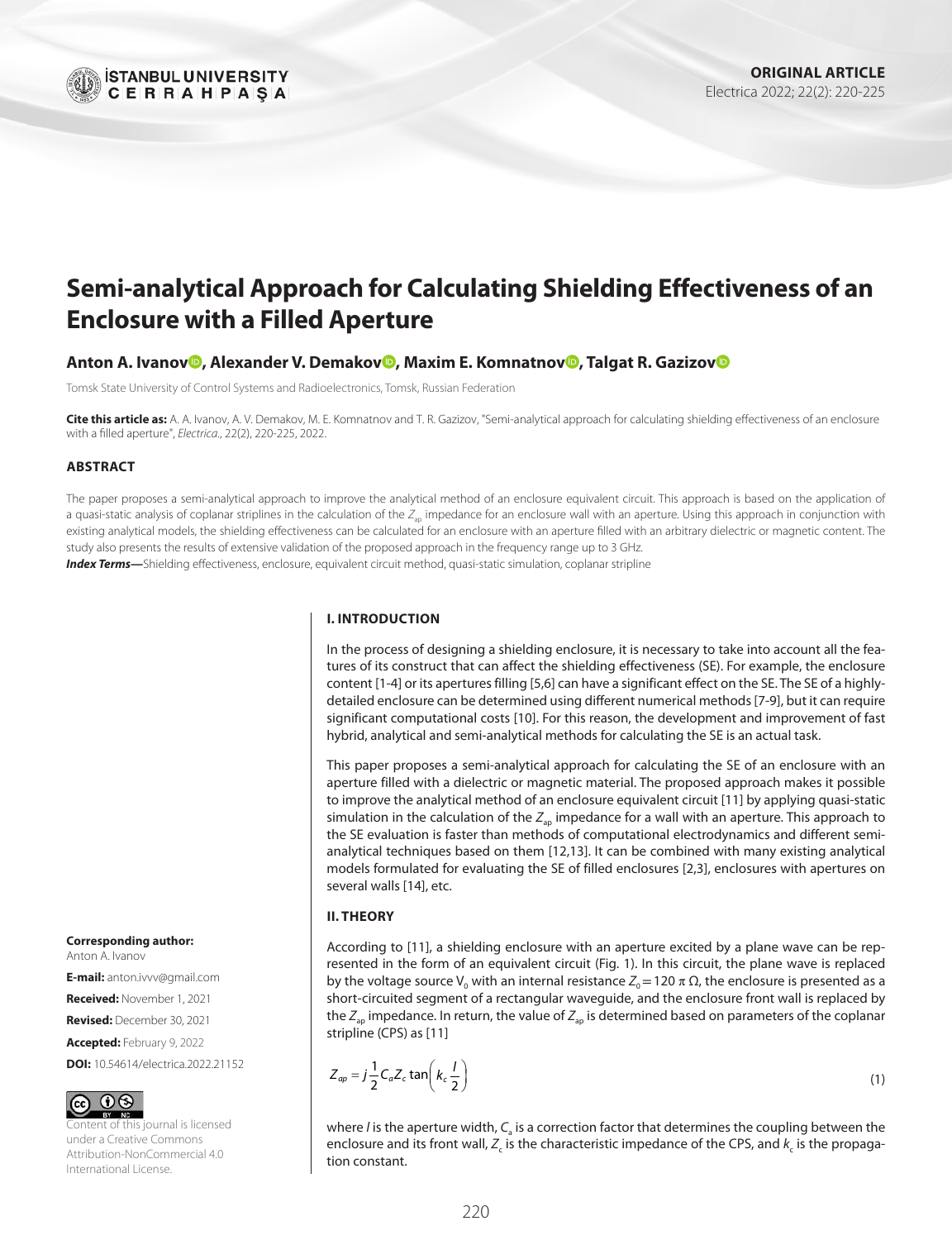<span id="page-1-0"></span>

**Fig. 1.** (a) Shielding enclosure with aperture and (b) its equivalent circuit for calculating the SE*.* SE, shielding effectiveness.



(the  $\varepsilon_{\text{r}}$  and  $\mu_{\text{r}}$  values represent a relative permittivity and a relative permeability of the material)*.*CPS, coplanar stripline.

When the enclosure aperture is filled with a dielectric or magnetic material, the value of k<sub>c</sub> for the equivalent CPS (see Fig. 2) can be calculated as

$$
k_c = \frac{2\pi}{\lambda} \sqrt{\varepsilon_{re} \mu_{re}}
$$
 (2)

where *λ* is the wavelength of the plane wave source, *εre* and *μre* are effective values of relative permittivity and a relative permeability of the material filling the CPS, respectively.

The values of  $\varepsilon_{re}$  and  $\mu_{re}$  in (2) can be obtained using quasi-static simulation of the CPS per-unit-length parameters as  $\varepsilon_{n} = C/C_{0}$  and  $\mu_{\text{re}} = L/L_{0}$ , where  $C_{0}$  and  $L_{0}$  are the per-unit-length capacitance and inductance of the CPS without filling, *C* and *L* are the same capacitance and inductance but with dielectric or magnetic filling of the CPS, respectively. Moreover, if we use the electrostatic analogy pro-posed in [\[15](#page-4-2)], then the value of  $\mu_{re}$  can be calculated as  $\mu_{re} = C_0/C'$ , where *С'* is the additional per-unit-length capacitance of the CPS, in which the space between the conductor edges is filled with a mate $r$ ial that has  $\varepsilon'$ <sub>r</sub> = 1/ $\mu$ <sub>r</sub>.

Combining the above and taking into account  $Z_c = (L/C)^{1/2}$  and  $L = \mu_0 \varepsilon_0 (C')^{-1}$  [[15](#page-4-2)], the impedance of a wall with an aperture can be calculated for several cases. Thus, if the material filled the aperture has  $\mu_r = 1$  and  $\varepsilon_r > 1$ , then

$$
Z_{ap} = j\frac{1}{2}C_a \frac{1}{c\sqrt{CC_0}} \tan\left(\frac{\pi l}{\lambda} \sqrt{\frac{C}{C_0}}\right)
$$
 (3)

where  $c \approx 3 \times 10^8$  m/s is the speed of light in free space. When the aperture is filled with a material with  $\mu_r$  > 1 and  $\varepsilon_r$  = 1

$$
Z_{ap} = j\frac{1}{2}C_a \frac{1}{c\sqrt{C'C_0}}\tan\left(\frac{\pi l}{\lambda}\sqrt{\frac{C_0}{C'}}\right).
$$
 (4)

Finally, combining (3) – (4),  $Z_{\text{ap}}$  can be calculated when the aperture filling has  $\mu > 1$  and  $\varepsilon > 1$  as

$$
Z_{ap} = j\frac{1}{2}C_a \frac{1}{c\sqrt{C'C}} \tan\left(\frac{\pi l}{\lambda}\sqrt{\frac{C}{C'}}\right).
$$
 (5)

Using (3)–(5) in conjunction with quasi-static simulation, it is possible to calculate the  $Z_{\text{ao}}$  impedance of a wall with an aperture filled with dielectric or magnetic content of arbitrary shape. In the process, a simple *l*/*a* ratio from [\[11\]](#page-3-7) or one of the improved coupling coefficients from [\[16,](#page-4-3)[17\]](#page-4-4) can be used as C<sub>2</sub>. As a result, the calculated  $Z_{\text{an}}$  value can be used to evaluate the enclosure SE according to the model from [\[11\]](#page-3-7) or another model based on an enclosure equivalent circuit.

#### **III. EFFECT OF APERTURE FILLING**

To validate the proposed approach, the influence of  $\varepsilon_{\rm r}$  and  $\mu_{\rm r}$  values on the resonance frequencies of the filled aperture was evaluated. The wall  $(a \times b = 300 \times 120 \text{ mm}^2$  and  $t = 1 \text{ mm}$ ) with an aperture of 160  $\times$  4 mm<sup>2</sup> filled with a material with  $\varepsilon$ <sub>r</sub> = 1, 5, 10 and  $\mu$ <sub>r</sub> = 1, 2, 5 was used as a structure under test (many modern polymer composite materials, e.g., based on ferrite particles [[18](#page-4-5)[,19](#page-4-6)], have such values of  $\varepsilon$ <sub>r</sub> and  $\mu$ <sub>r</sub>). The  $Z_{ap}$  impedance was calculated according to (3)–(4) using a quasi-static analysis by the method of moments [\[20](#page-4-7)] at  $C = I/a$ . The change in resonance frequencies was also evaluated using the finite-difference time-domain method (FDTD). For this purpose, the frequency dependencies of the *E*-field strength behind an infinitely extended plane shield with the aperture were calculated (see the model in Fig. 3). In the FDTD simulation, the number of cells per wavelength was 60, and a perfect conductor was used as the shield material. The frequency dependencies of the |*E*| and the Im( $Z_{ap}$ ) in the range of 1–3000 MHz for different values of  $\varepsilon_r$  and  $\mu_r$  are presented in [Figs. 4](#page-2-0) and [5](#page-2-0).

The results show that the dielectric or magnetic filling of the aperture leads to a significant change in its resonance frequencies. It proves the importance of taking into account the content of the aperture at the SE analysis. The results also confirm that the proposed semianalytical approach makes it possible to determine the resonance frequency of the filled aperture with acceptable accuracy. For example, in [Fig. 4](#page-2-0), the difference between the resonance frequencies calculated by the proposed approach and using the FDTD does not exceed 4%. However, the use of tan function in (3)–(5) leads to the fact that  $Z_{\text{ao}}$  goes to infinity at the aperture resonance frequencies, which limits the accuracy of the SE evaluation at these frequencies.

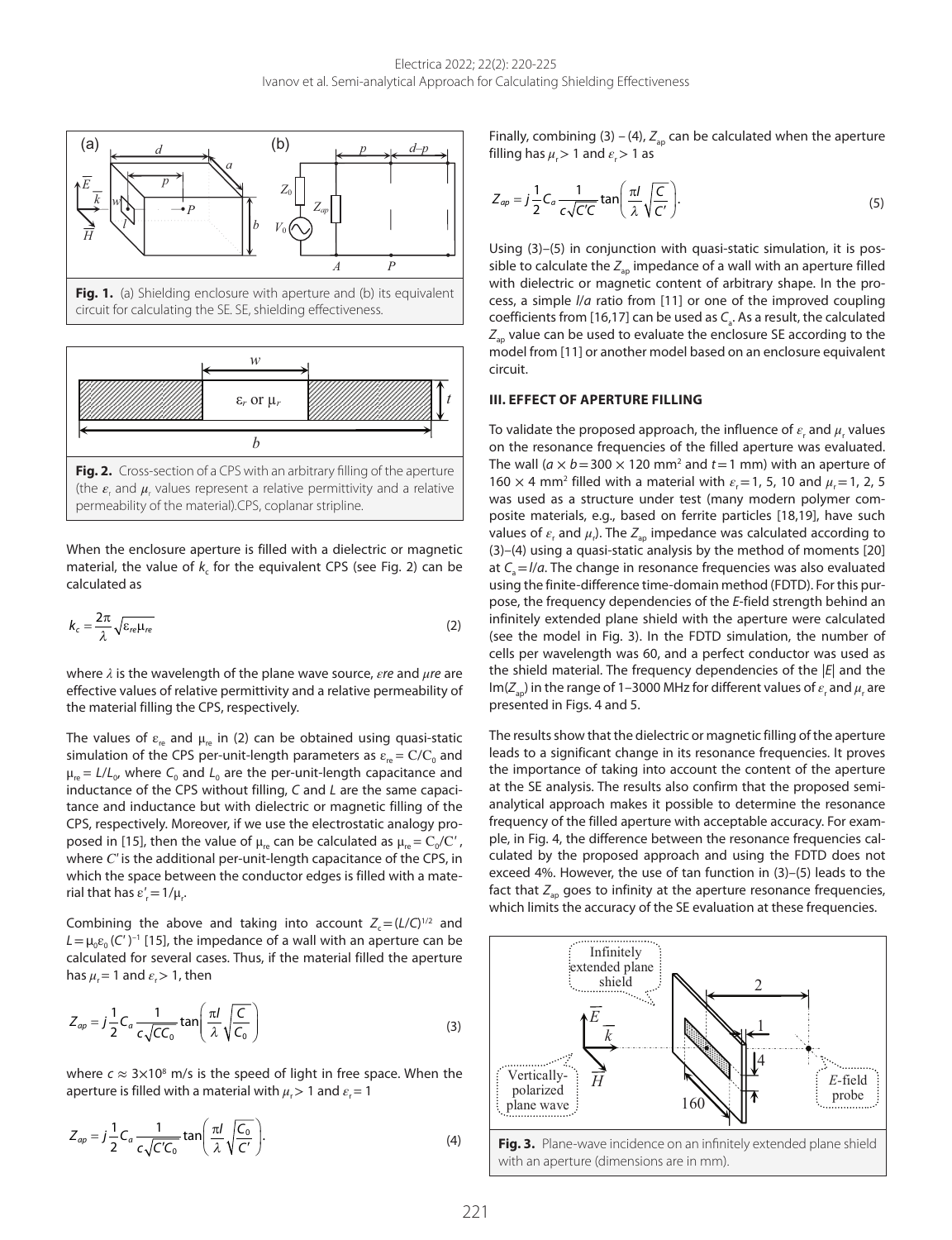<span id="page-2-0"></span>

#### **IV. CALCULATION OF SHIELDING EFFECTIVENESS**

Using the proposed approach and the finite element method (FEM), in the frequency range of 1–3000 MHz, the SE of the enclosure  $(300 \times 120 \times 240 \text{ mm}^3)$  with the aperture of 160  $\times$  4 mm<sup>2</sup> was calculated. Four cases were considered. In the first case, the aperture was unfilled and  $Z_{\text{ap}}$  was calculated using (3) at  $\varepsilon_r = \mu_r = 1$  (or  $C = C_0$ ). In the second and third cases, to validate (3) and (4), the values  $\varepsilon$ <sub>r</sub>  $= 10$  and  $\mu_r = 5$  were used, which earlier gave the largest change in



resonant frequencies (Figs. 4, 5). In the fourth case, (5) was validated and the aperture was filled with a composite material based on ferrite powder with  $\varepsilon_r = 12$  and  $\mu_r = 5$ . In all cases, the plane wave was vertically polarized and oriented toward the enclosure wall as shown in Fig. 1(a). Values of  $\varepsilon_r$  and  $\mu_r$  remained constant over the entire frequency range.

By the semi-analytical approach calculation, the SE was determined based on the technique from [[17\]](#page-4-4), which allows one to take into account the propagation of higher-order modes in the enclosure. In the FEM simulation, the SE was calculated from the *E*-field strength, and a perfect conductor was used as the enclosure material. The number of cells per wavelength was 70, and the mesh became more frequent in the area of the enclosure aperture. The obtained frequency dependencies of the SE for all described cases are presented in Fig. 6.

It can be seen that the results obtained by the FEM and the proposed approach are in agreement. Resonance frequencies of the aperture differ by not more than 4%. The average value of the absolute error for the results is 9.4 dB, and the main contribution to the error is made by the SE maxima caused by the use of [[17\]](#page-4-4). The average time (for all considered cases) for calculating the frequency dependencies of the SE from 1200 points using the FEM and the proposed approach was 48834 s and 5.58 s, respectively (PC with Intel Core i9-7980XE and 128 GB of RAM). Thus, the acceleration of computations is 8751 times.

The obtained results show that the filling of an aperture leads to a shift of its resonance frequencies and hence to a shift of the corresponding SE minima. Moreover,  $\varepsilon_r$  affects the change in resonance frequencies more significantly than  $\mu_r$ . At high values of  $\varepsilon_r$  and  $\mu_{r'}$ resonance frequencies of an aperture can change so much that in the investigated frequency range, the number of these resonances increases, which can be seen from the comparison of Fig. 5(a) and (d). At the same time, the SE can increase in a certain frequency range due to the shift of the aperture resonance. For example, frequency dependencies calculated by the FEM show that for the unfilled aperture, the SE is 7 dB at the 1.2 GHz (Fig. 5(a)), and for the aperture filled with the dielectric (Fig. 5(b)), the SE reaches 15 dB at the same frequency. Thus, Fig. 5 proves that the frequency dependence of the SE can change significantly when the enclosure aperture is filled.

# **V. DISCUSSION**

Figs. 4–5 prove the validity and acceptable accuracy of the proposed approach. However, the variant of this approach described in this study has a few limitations. For example, Z<sub>ap</sub> does not take into account the losses in the material filling the aperture, since in (3)–(5), only the per-unit-length capacitances of the CPS are used. This limitation can be overcome by taking into account quasi-static simulation of the per-unit-length conductivity *G* and resistance *R*, which determine the losses in the filling material and CPS conductors, respectively. However, in this case,  $(3) - (5)$  should be modified in order for  $Z_{\text{an}}$  to be calculated from the characteristic impedance of the CPS. Another limitation is the impossibility of taking into account the arbitrary position of the aperture in the enclosure wall at  $C_a = I/a$ . Nevertheless, the aperture offset can be performed using the *C*<sup>a</sup> coefficient from [[16](#page-4-3)[,17](#page-4-4)] or an asymmetric CPS in the simulation.

The main error in (3)–(5) is introduced by the results of calculating the per-unit-length capacities of the CPS, since they define the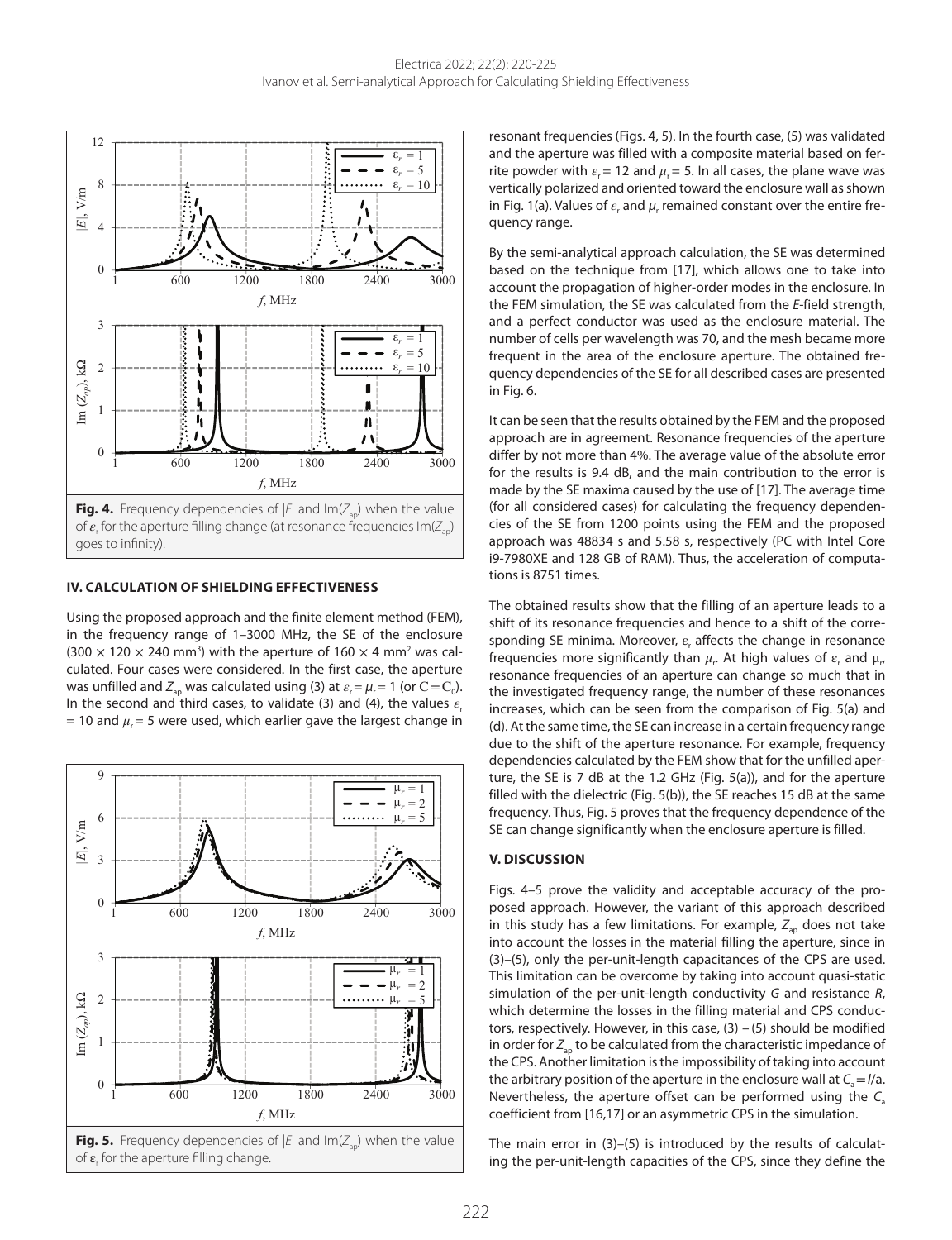

the filled aperture: (a)  $\varepsilon_r = \mu_r = 1$  (unfilled); (b)  $\varepsilon_r = 10$   $\mu_r = 1$ ; (c)  $\varepsilon_r = 1$  $u \mu_r = 5$ ; (d)  $\varepsilon_r = 12$  *u*  $\mu_r = 5$ . SE, shielding effectiveness. Arrows denote resonances of the aperture.

argument of the tan function and the value of the impedance Z<sub>c</sub>. At the same time, for most real enclosures, the equivalent CPS has a significant width and small thickness of conductors. To analyze such structures, a high mesh density is required, which leads to an increase in computational costs. Therefore, in the simulation of the CPS, it is most rational to use numerical methods with the surface discretization of structure boundaries (e.g., as the method of moments used in this paper).

# **VI. CONCLUSION**

The paper presents a semi-analytical approach for calculating the SE for enclosures with an aperture filled with a dielectric or magnetic material. The proposed approach was validated. It was shown that it has an acceptable accuracy in comparison with numerical methods and at the same time requires much less time. The results of evaluations made by numerical methods and the proposed approach show that the aperture filling can significantly affect the SE of the enclosure. Therefore, in the process of designing a shielding enclosure, it is necessary to pay considerable attention to the internal contents of the enclosure, in particular, to the filling of its apertures.

#### **Peer-review:** Externally peer-reviewed.

**Author Contributions:** Concept – A.A.I.; Supervision – M.E.K., T.R.G.; Data Collection and/or Processing – A.A.I., A.V.D.; Analysis and/or Interpretation – A.A.I., A.V.D.; Literature Review – A.A.I.; Writing – A.A.I.; Critical Review – T.R.G.

**Declaration of Interests:** The authors declare that they have no competing interest.

**Funding:** The modeling was supported by the Ministry of Science and Higher Education of the Russian Federation (Project FEWM-2020-0041). The simulation was carried out at the expense of Russian Science Foundation grant 19-79-10162 in TUSUR University.

## **REFERENCES**

- <span id="page-3-0"></span>1. A. Rusiecki, K. Aniserowicz, A. P. Duffy, and A. Orlandi, "Internal stirring: An approach to approximate evaluation of shielding effectiveness of small slotted enclosures," *IET Sci. Meas. Technol.*, vol. 10, no. 6, pp. 659–664, Sept. 2016. [\[CrossRef\]](https://doi.org/10.1049/iet-smt.2016.0060)
- <span id="page-3-9"></span>2. F. Li, J. Han, and C. Zhang, "Study of the influence of PCB parameters on the shielding effectiveness of metal cavity with holes," *Proc. IEEE 3rd Int. Tech., Netw., Electron*, *Autom. Control, Chengdu, China*, pp. 383–387, 2019. **[\[CrossRef\]](https://doi.org/10.1109/ITNEC.2019.8729288)**
- <span id="page-3-10"></span>3. D. W. P. Thomas *et al.*, "Model of the electromagnetic field inside a cuboidal enclosure populated with conducting planes or printed circuit boards," *IEEE Trans. Electromagn. Compat.*, vol. 43, no. 2, pp. 161–169, May 2001. [\[CrossRef\]](https://doi.org/10.1109/15.925536)
- <span id="page-3-1"></span>4. A. A. Ivanov, M. E. Komnatnov, and T. R. Gazizov, "Analytical model for evaluating shielding effectiveness of an enclosure populated with conducting plates," *IEEE Trans. Electromagn. Compat.*, vol. 62, no. 5, pp. 2307–2310, Oct. 2020. [\[CrossRef\]](https://doi.org/10.1109/TEMC.2020.2968607)
- <span id="page-3-2"></span>5. T. Konefal, J. F. Dawson, A. C. Marvin, M. P. Robinson, and S. J. Porter, "A fast circuit model description of the shielding effectiveness of a box with imperfect gaskets or apertures covered by thin resistive sheet coatings," *IEEE Trans. Electromagn. Compat.*, vol. 48, no. 1, pp. 134–144, Feb. 2006. [\[CrossRef\]](https://doi.org/10.1109/TEMC.2006.870703)
- <span id="page-3-3"></span>6. J. R. Solin, "Formula for the field excited in a cavity sealed by a plate backed with a conductive elastomer," *IEEE Trans. Electromagn. Compat.*, vol. 58, no. 1, pp. 111-116, Feb. 2006. [\[CrossRef\]](https://doi.org/10.1109/TEMC.2015.2500228)
- <span id="page-3-4"></span>7. R. Araneo, and G. Lovat, "Fast MoM analysis of the shielding effectiveness of rectangular enclosures with apertures, metal plates, and conducting objects," *IEEE Trans. Electromagn. Compat.*, vol. 51, no. 2, pp. 274–283, May 2009. [\[CrossRef\]](https://doi.org/10.1109/TEMC.2008.2010456)
- 8. B. L. Nie, P. A. Du, Y. T. Yu, and Z. Shi, "Study of the shielding properties of enclosures with apertures at higher frequencies using the transmission line modeling method," *IEEE Trans. Electromagn. Compat.*, vol. 53, no. 1, pp. 73-81, Feb. 2010. [\[CrossRef\]](https://doi.org/10.1109/TEMC.2010.2047398)
- <span id="page-3-5"></span>9. M. Li, J. Nuebel, J. L. Drewniak, R. E. Dubroff, T. H. Hubing, and T. P. van Doren, "EMI from cavity modes of shielding enclosures-FDTD modeling and measurements," *IEEE Trans. Electromagn. Compat.*, vol. 42, no. 1, pp. 29–38, Feb. 2000. [\[CrossRef\]](https://doi.org/10.1109/15.831702)
- <span id="page-3-6"></span>10. S. Celozzi, R. Araneo, and G. Lovat, "Numerical methods for shielding analyses," in *Electromagnetic Shielding*. Hoboken, NJ, USA: John Wiley & Sons, Inc., 2008, pp. 87–143.
- <span id="page-3-7"></span>11. M. P. Robinson *et al.*, "Analytical formulation for the shielding effectiveness of enclosures with apertures," *IEEE Trans. Electromagn. Compat.*, vol. 40, no. 3, pp. 240–248, Aug. 1998. [\[CrossRef\]](https://doi.org/10.1109/15.709422)
- <span id="page-3-8"></span>12. H. Karcoon, S. Parr, S. Dickmann, and R. Rambousky, "Shielding effectiveness of screened rooms with line feed-throughs – A semi-analytical approach," in *Proc. IEEE Int. Symp. on Electromang*. Dresden, Germany: Compat, 2015, pp. 312–316.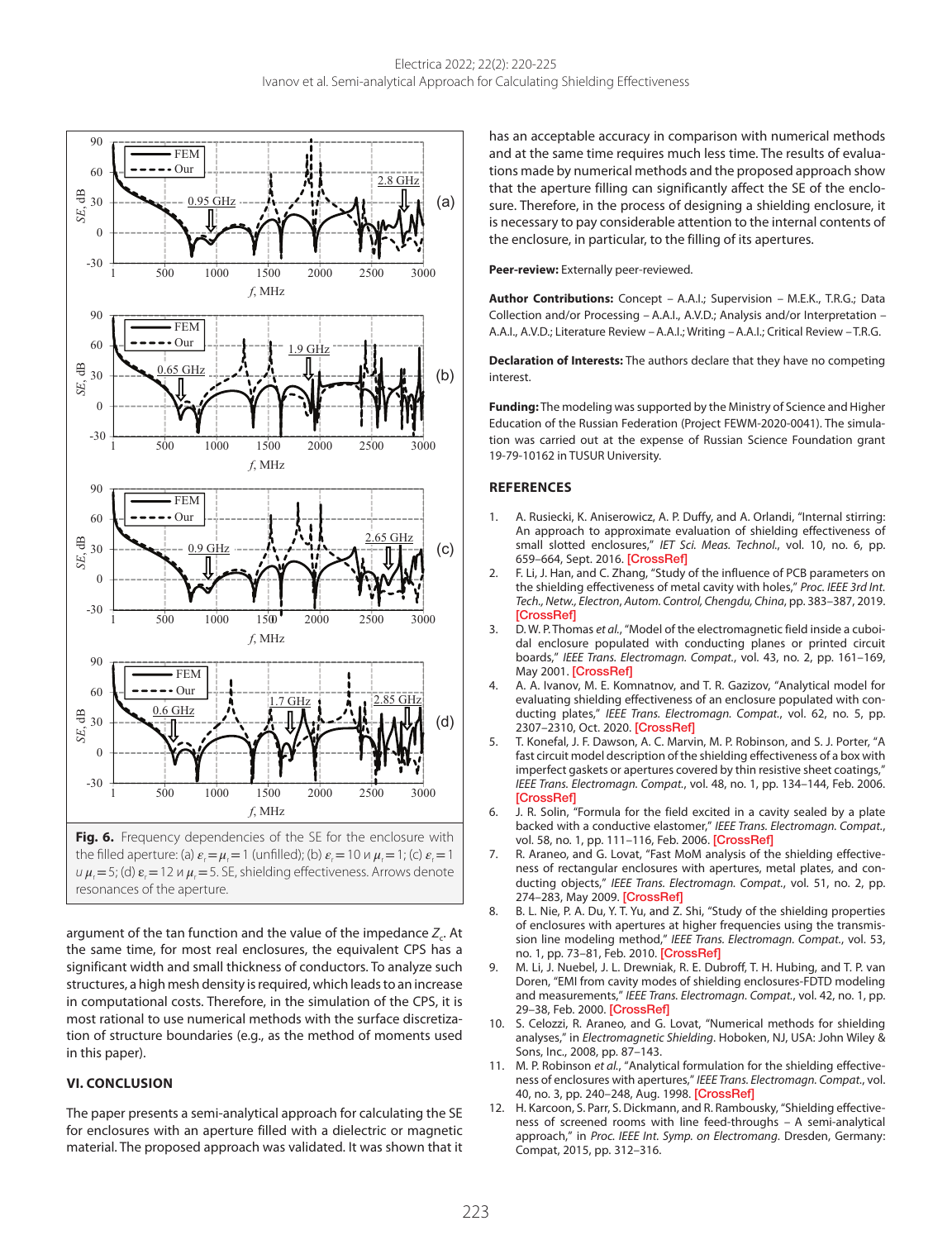- <span id="page-4-0"></span>13. P.Y. Hu, X.Y. Sun, and J. Chen, "Hybrid model for estimating the shielding effectiveness of metallic enclosures with arbitrary apertures," *IET Sci. Meas. Technol.*, vol. 14, no. 4, pp. 462–470, June 2020. [\[CrossRef\]](https://doi.org/10.1049/iet-smt.2019.0278)
- <span id="page-4-1"></span>14. J. Shim, D. G. Kam, J. H. Kwon, and J. Kim, "Circuital modeling and meashurement of shielding effectiveness against oblique incident plane wave on apertures in multiple sides of rectangular enclosure," *IEEE Trans. Electromagn. Compat.*, vol. 52, no. 3, pp. 566–577, Aug. 2010. [\[CrossRef\]](https://doi.org/10.1109/TEMC.2009.2039483)
- <span id="page-4-2"></span>15. J. R. Mautz, R. F. Harrington, and G. G. Hsu, "The inductance matrix of multiconductor transmission line in multiple magnetic media," *IEEE Trans. Microw. Theor. Tech.*, vol. 36, no. 8, pp. 1293–1295, Aug. 1988.
- <span id="page-4-3"></span>16. D. Shi, Y. Shen, and Y. Gao, "3 High-order mode transmission line model of enclosure with off-center aperture," in *Proc. IEEE Int. Symp. Electromagn. Compat.*, Qingdao, China, 2007, pp. 361–364.
- <span id="page-4-4"></span>17. M. C. Yin, and P. A. Du, "An improved circuit model for the prediction of the shielding effectiveness and resonances of an enclosure with apertures," *IEEE Trans. Electromagn. Compat.*, vol. 58, no. 2, pp. 448–456, Apr. 2016. [\[CrossRef\]](https://doi.org/10.1109/TEMC.2016.2517163)
- <span id="page-4-5"></span>18. *Microwave Ferrite*. Irvine, CA, USA: Skyworks Solutions Inc., 2017, pp. 1–3.
- <span id="page-4-6"></span>19. V. I. Suslyaev, E. Y. Korovin, and V. A. Zhuravlev, "Effective magnetic permeability of a composite material based on nanoscale haxaferrite particles," *Int. J. Nanotechnol.*, vol. 12, no. 3/4, pp. 192–199, Jan. 2015. [\[CrossRef\]](https://doi.org/10.1504/IJNT.2015.067204)
- <span id="page-4-7"></span>20. T. R. Gazizov, "Analytic expressions for MOM calculation of capacitance matrix of two dimensional system of conductors and dielectrics having arbitrarily oriented boundaries," in *Proc. IEEE Int. Symp. on Electromagn*. Monreal, Canada: Compat, 2001, pp. 151–155.